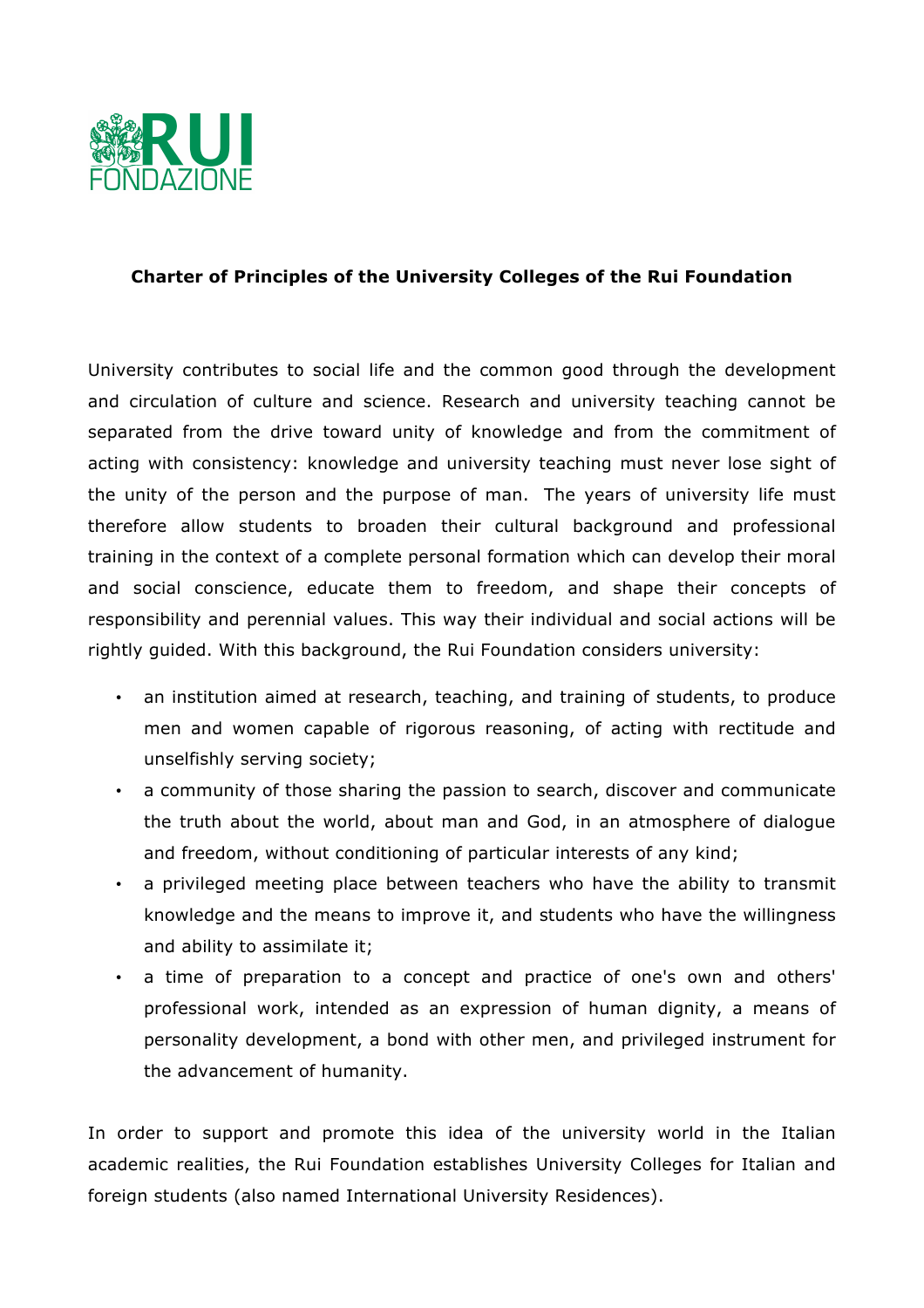## **Nature and external projection of the University Colleges**

The University Colleges of the Rui Foundation, according to the best academic traditions in Italy and abroad, are **places of life, study, culture and personal training**:

- the environment of the Colleges is characterised by a familiar atmosphere, by the open and friendly cohabitation among people from many different geographical, cultural and social backgrounds, by the concrete enhancement of personal freedom and the corresponding responsibility. Each College has a simple regulation to encourage the practical realisation of those aspects;
- the same dynamics of everyday life in a residence (the furnishing of the spaces, the tutorial organisation of the study, the daily moments of informal conversation, the assignments, the cohabitation among people of different fields of study and research, the many initiatives in the residence and organised by the residence) are designed to have a practical everyday training value;;
- resident students enhance and facilitate the work of the staff members who, by taking care of household services, allow them to live in a comfortable and educational atmosphere, because it stimulates them to the care and order of the various spaces, to the respect for people and things;
- Colleges are for male or female students; the specific vital and training needs of the young can therefore be met more effectively through specific training projects organised by each College;
- Colleges pursue their aims and promote initiatives in a spirit of positive cooperation and integration with academic institutions, and constantly opened to all the realities of educational, cultural and social significance;
- the training activity of the Colleges is addressed firstly to resident students, so that they themselves will then become promoters among the other university students and in their own environment;
- religious (doctrinal and spiritual) training activities are entrusted to the Opus Dei Prelature, an institution of the Catholic Church whose spirituality is focused on the sanctification of the professional work and everyday duties of the Christian;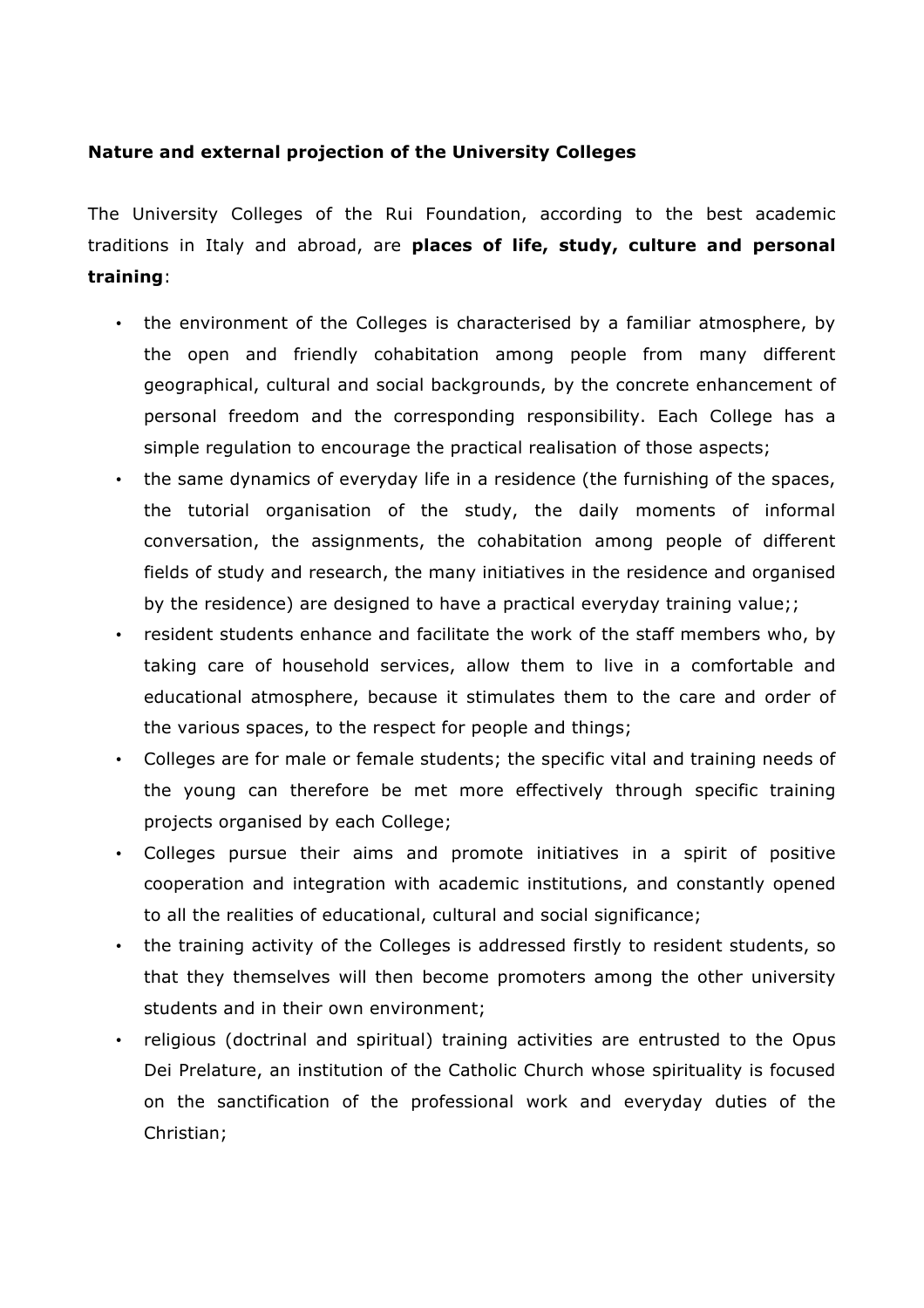• the choice of residence by the candidate requires knowledge and acceptance of the contents of this Charter of Principles, of the training plan and the College regulations.

## **The training project of the Colleges**

The training project that characterises the University Colleges of the Rui Foundation involves both resident students and external visitors. This training project aims to deepen and integrate the teaching provided by university faculties and to contribute to a balanced maturation of each individual personality in its different dimensions: human, cultural, professional and religious:

- Human dimension: enhancement and pursuit of the acquisition of human qualities or virtues such as loyalty, mutual respect, the spirit of service, friendship, industriousness, order, constancy, magnanimity, etc..; the strict application of intelligence, the education of a balanced sensibility and a firm will;
- Cultural dimension: according to flexible methods, suitable to the needs of students of different faculties (internal courses, study groups, conferences, informal meetings with teachers and professionals, etc..), particular emphasis is given to contents such as: key elements of humanistic culture; elements of general philosophy and epistemology; elements of anthropology and psychology; personal and social morality; professional ethics; anthropological and moral issues about marriage and family; instruments and logic of personal and social communication; European and international dimension of culture and society; language study and practice;
- Professional dimension: the activities and the aspects of life in the Colleges converge on the centrality of the study, not in an individualistic sense, but positively open to the realities of authentic university spirit and to the ethical and social implications of one's own future professional commitment. The development of the skills required by the new dynamics of work is encouraged also through a true collaboration with the most significant corporate and professional realities;
- Religious dimension: in the awareness that the core at the foundation of every fully human culture is its relationship with the mystery of God, a doctrinalreligious training adapted to the critical level of university studies is of the